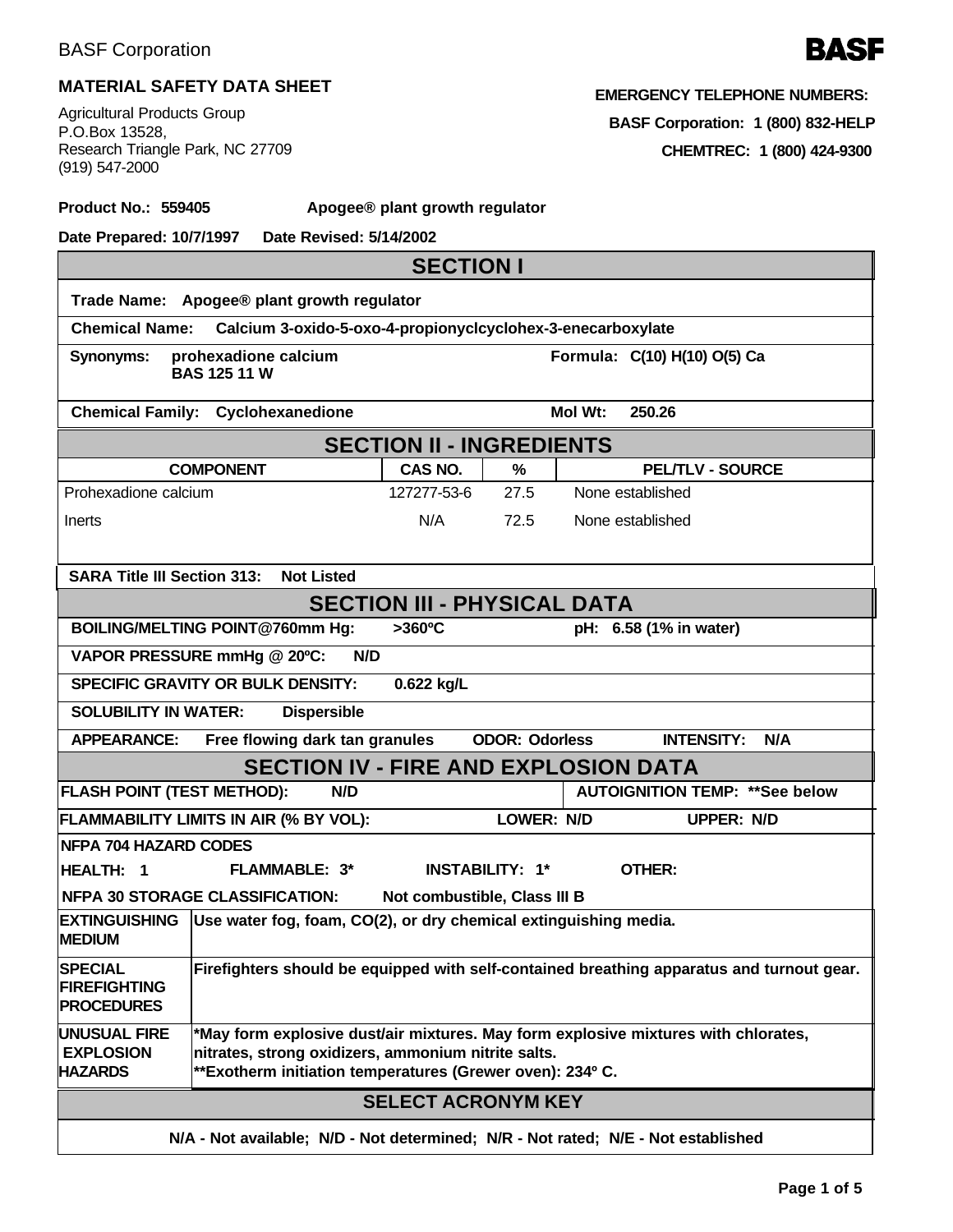## **SECTION V - HEALTH DATA**

### **TOXICOLOGICAL TEST DATA:**

APOGEE™ plant growth regulator: Rat, Oral LD50 > 5000 mg/kg Rat, Dermal LD50 > 2000 mg/kg Rat, Inhalation LC50  $(4 \text{ hr})$  > 5.7 mg/L Rabbit, Skin Irritation - Not an irritant Rabbit, Eye Irritation - Minimally irritating Guinea pig, Sensitization - Not a sensitizer

### **OSHA, NTP, or IARC Carcinogen:** No

### **EFFECTS OF OVEREXPOSURE:**

#### **See Product Label and Directions For Use for additional precautionary statements.**

Precautionary Statements:

Hazards to Humans and Domestic Animals

Caution.

Harmful if absorbed through skin. Causes moderate eye irritation.

Avoid contact with skin, eyes or clothing.

For a major component of the formulation (an inert ingredient):

Contact with or inhalation of dusts can cause slight irritation of skin, eyes or respiratory tract.

Breathing airborne dusts may also cause broncho-constriction.

Ingestion can result in irritation of the surface lining of the digestive tract.

 For a major component of the formulation (an inert ingredient) - high concentrations (>10 ug/m3) of the suspended component in air may cause an excess risk of asthmatic attacks in susceptible people. Overexposure to this component may aggravate allergies, eye disorders or skin disorders.

Medical conditions aggravated by exposure to this formulation:

None known for this product.

#### **FIRST AID PROCEDURES**

| If in eyes:   | Hold eye open and rinse slowly and gently with water for 15-20 minutes. Remove contact lenses, if present,<br>after first 5 minutes, then continue rinsing. Call a poison control center or doctor for treatment advice.                                       |
|---------------|----------------------------------------------------------------------------------------------------------------------------------------------------------------------------------------------------------------------------------------------------------------|
|               | If on skin or clothing: Take off contaminated clothing. Rinse skin immediately with plenty of water for 15-20 minutes. Call a poison<br>control center or doctor for treatment advice.                                                                         |
| If swallowed: | Call a poison control center or doctor immediately for treatment advice. Have person sip a glass of water if able<br>to swallow. Do not induce vomiting unless told to by a poison control center or doctor. Do not give anything to<br>an unconscious person. |
| If inhaled:   | Move person to fresh air. If person is not breathing, call 911 or an ambulance, then give artificial respiration,<br>preferably mouth-to-mouth if possible. Call a poison control center or doctor for further treatment advice.                               |
| Note:         | Have the product container or label with you when calling a poison control center or doctor or going for<br>treatment. You may also contact 1-800-832-HELP for emergency medical treatment information.                                                        |

# **SECTION VI - REACTIVITY DATA**

**CONDITIONS TO AVOID:** Avoid contact with incompatible material. **CHEMICAL INCOMPATIBILITY:** Acids, bases, oxidizers, metals. Contact with caustic liberates ammonia. **HAZARDOUS DECOMPOSITION PRODUCTS:** Toxic fumes of ammonia, SOx, NOx, oxides of carbon **HAZARDOUS POLYMERIZATION:** No **CONDITIONS TO AVOID:** N/A **CORROSIVE TO METAL:** Yes (copper, zinc) **OXIDIZER:** No **STABILITY:** Stable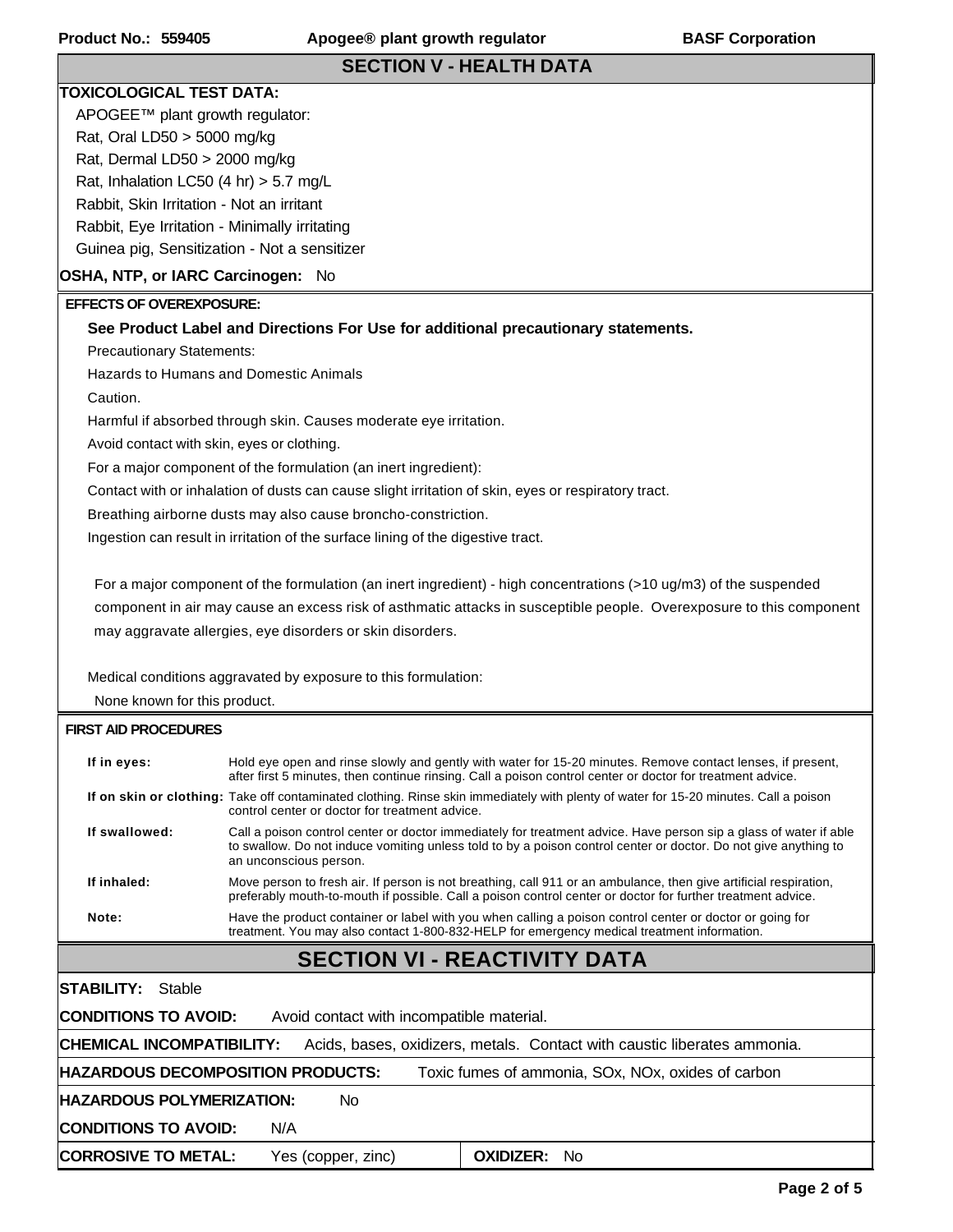# **SECTION VII - PERSONAL PROTECTION**

| PESTICIDE APPLICATORS & WORKERS must refer to the Product Label and Directions For Use<br>attached to the product for Agricultural Use Requirements in accordance with the EPA Worker<br>Protection Standard 40 CFR part 170.                                                                                                                                                                                                                                                                                                                                                                                                                                                                                                                         |  |  |  |  |  |
|-------------------------------------------------------------------------------------------------------------------------------------------------------------------------------------------------------------------------------------------------------------------------------------------------------------------------------------------------------------------------------------------------------------------------------------------------------------------------------------------------------------------------------------------------------------------------------------------------------------------------------------------------------------------------------------------------------------------------------------------------------|--|--|--|--|--|
| <b>RECOMMENDATIONS FOR MANUFACTURING, COMMERCIAL BLENDING, AND PACKAGING</b><br><b>WORKERS:</b>                                                                                                                                                                                                                                                                                                                                                                                                                                                                                                                                                                                                                                                       |  |  |  |  |  |
| <b>Protective Clothing:</b><br>Chemically resistant gloves, long-sleeved shirt, slacks, shoes plus socks.                                                                                                                                                                                                                                                                                                                                                                                                                                                                                                                                                                                                                                             |  |  |  |  |  |
| <b>Eye Protection:</b><br>Chemical goggles.                                                                                                                                                                                                                                                                                                                                                                                                                                                                                                                                                                                                                                                                                                           |  |  |  |  |  |
| <b>Respiratory Protection:</b><br>If dusts are generated, wear a NIOSH approved respirator.                                                                                                                                                                                                                                                                                                                                                                                                                                                                                                                                                                                                                                                           |  |  |  |  |  |
| <b>Ventilation:</b><br>Use local exhaust to control dusts.                                                                                                                                                                                                                                                                                                                                                                                                                                                                                                                                                                                                                                                                                            |  |  |  |  |  |
| <b>SECTION VIII - ENVIRONMENTAL DATA</b>                                                                                                                                                                                                                                                                                                                                                                                                                                                                                                                                                                                                                                                                                                              |  |  |  |  |  |
| <b>ENVIRONMENTAL TOXICITY DATA</b>                                                                                                                                                                                                                                                                                                                                                                                                                                                                                                                                                                                                                                                                                                                    |  |  |  |  |  |
| For prohexadione calcium:<br>Bobwhite Quail, Acute Oral LD50 > 2000 mg/kg<br>Mallard Duck, (8-days diet) Oral LC50 > 5200 ppm<br>Bobwhite Quail, (8-days diet) Oral LC50 > 5200 ppm<br>Bluegill Sunfish, (96 hr) LC50 > 100 mg/L<br>Rainbow Trout, (96 hr) LC50 > 100 mg/L<br>Daphnia magna, (48 hr) LC50 > 100 mg/L<br>Honey Bees, Oral LD50 and contact LD50 > 100 ug/bee<br><b>SARA 311/312 REPORTING</b><br><b>ACUTE: Yes</b><br>FIRE: No<br><b>PRESSURE: No</b><br><b>REACTIVITY: No</b><br><b>CHRONIC: No</b><br>TPQ(lbs): 10,000<br><b>SPILL AND LEAK PROCEDURES:</b><br>Spilled material may be carefully swept up and returned to original container.<br>In case of large scale spillage regarding this product, call CHEMTREC 800-424-9300. |  |  |  |  |  |
| <b>HAZARDOUS SUBSTANCE SUPERFUND:</b><br>No<br>RQ(lbs): None                                                                                                                                                                                                                                                                                                                                                                                                                                                                                                                                                                                                                                                                                          |  |  |  |  |  |
| <b>WASTE DISPOSAL METHOD:</b><br>Wastes resulting from this product may be disposed of on site or at an approved waste disposal facility. Excess<br>pesticide, spray mixture or rinsate must be handled and disposed of in accordance with federal, state or local<br>procedures. Improper disposal of excess pesticide, spray mix, or rinsate is a violation of federal law. If these<br>wastes cannot be disposed of according to label instructions, contact the state agency responsible for pesticide<br>regulation or the Hazardous Waste representative at the nearest EPA Regional Office for guidance.                                                                                                                                       |  |  |  |  |  |
| HAZARDOUS WASTE NUMBER: None<br><b>HAZARDOUS WASTE 40CFR261:</b><br><b>No</b>                                                                                                                                                                                                                                                                                                                                                                                                                                                                                                                                                                                                                                                                         |  |  |  |  |  |
| CONTAINER DISPOSAL:<br>Triple rinse (or equivalent). Then offer recycling or reconditioning, or puncture and dispose of in a sanitary landfill,<br>or incineration, or, if allowed by state and local authorities, by burning. If burned, stay out of smoke.                                                                                                                                                                                                                                                                                                                                                                                                                                                                                          |  |  |  |  |  |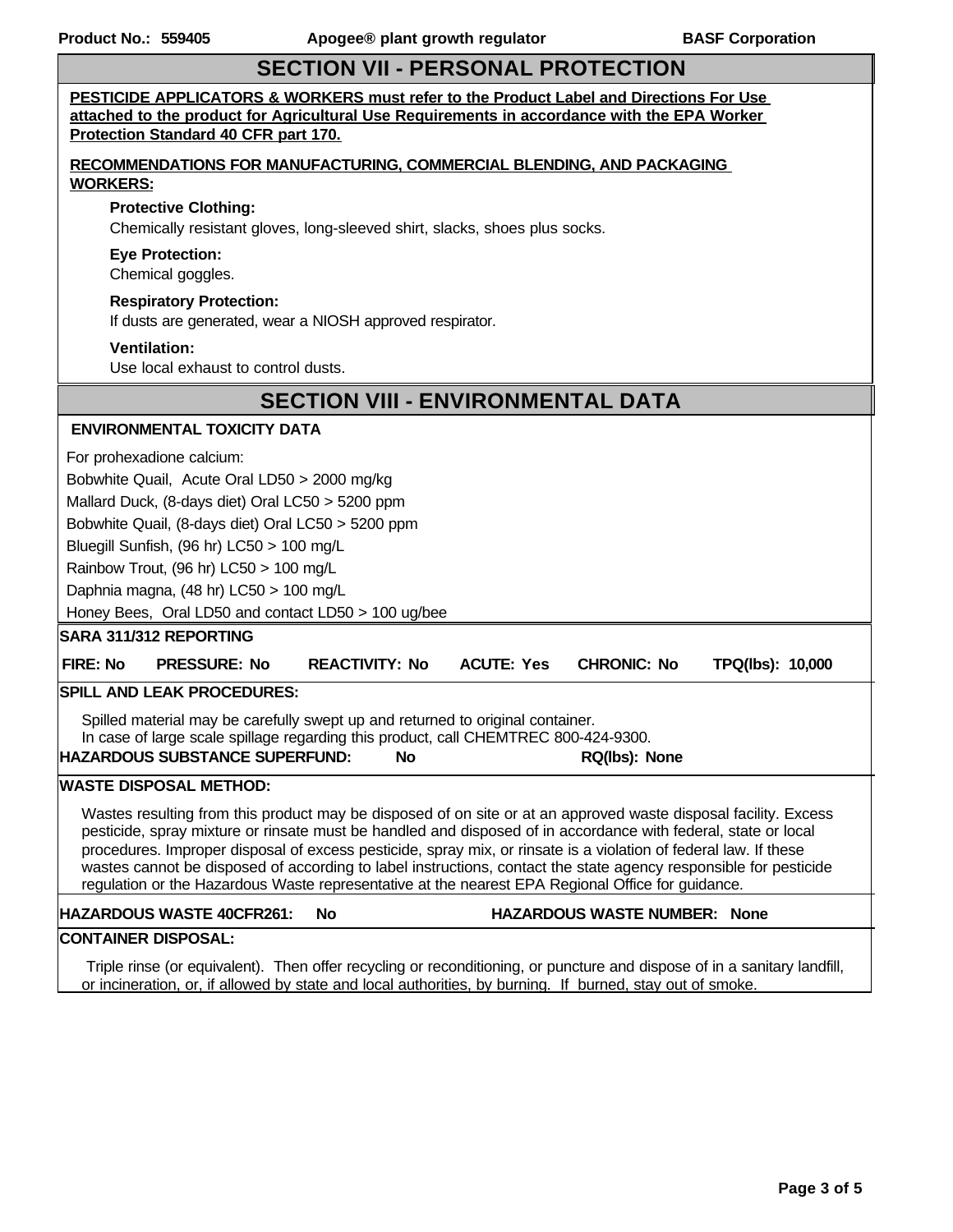| <b>Product No.: 559405</b>                                                        | Apogee® plant growth regulator                   | <b>BASF Corporation</b>                            |  |  |  |  |  |  |  |
|-----------------------------------------------------------------------------------|--------------------------------------------------|----------------------------------------------------|--|--|--|--|--|--|--|
| <b>SECTION IX - SHIPPING DATA - PACKAGE AND BULK</b>                              |                                                  |                                                    |  |  |  |  |  |  |  |
| D.O.T. PROPER SHIPPING NAME (49CFR172.101-102):<br>None                           |                                                  | <b>HAZARDOUS SUBSTANCE</b><br>(49CFR CERCLA LIST): |  |  |  |  |  |  |  |
|                                                                                   |                                                  | N <sub>0</sub>                                     |  |  |  |  |  |  |  |
|                                                                                   |                                                  | RQ(lbs): None                                      |  |  |  |  |  |  |  |
| D.O.T. HAZARD CLASSIFICATION (CFR 172.101-102):<br><b>PRIMARY</b>                 |                                                  | <b>SECONDARY</b>                                   |  |  |  |  |  |  |  |
| <b>None</b>                                                                       |                                                  | None                                               |  |  |  |  |  |  |  |
| D.O.T. LABELS REQUIRED (49CFR172.101-102):                                        | <b>D.O.T. PLACARDS</b><br>REQUIRED (CFR172.504): | <b>POISON CONSTITUENT</b><br>(49CFR172.203(K)):    |  |  |  |  |  |  |  |
| None                                                                              | None                                             | None                                               |  |  |  |  |  |  |  |
| <b>BILL OF LADING DESCRIPTION</b><br>Plant Growth Inhibitor Modifier or Regulator |                                                  |                                                    |  |  |  |  |  |  |  |
| <b>CC NO.:</b>                                                                    | <b>UN/NA CODE:</b>                               | None                                               |  |  |  |  |  |  |  |
|                                                                                   | <b>SECTION X - ADDITIONAL INFORMATION</b>        |                                                    |  |  |  |  |  |  |  |
| Apogee® plant growth regulator                                                    |                                                  |                                                    |  |  |  |  |  |  |  |
|                                                                                   |                                                  |                                                    |  |  |  |  |  |  |  |
|                                                                                   |                                                  |                                                    |  |  |  |  |  |  |  |
|                                                                                   |                                                  |                                                    |  |  |  |  |  |  |  |
|                                                                                   |                                                  |                                                    |  |  |  |  |  |  |  |
| Product of Japan                                                                  |                                                  |                                                    |  |  |  |  |  |  |  |
| EPA Reg. No. 7969-188                                                             |                                                  |                                                    |  |  |  |  |  |  |  |
| <b>KEEP OUT OF REACH OF CHILDREN</b>                                              |                                                  |                                                    |  |  |  |  |  |  |  |

**CAUTION**

### **Complete Label and Directions For Use are attached to the product.**

### **Agricultural Use Requirements**

Use this product only in accordance with its labeling and with the Worker Protection Standard, 40 CFR part 170. Refer to supplemental labeling under "Agricultural Use Requirements" in the Directions for Use section for information about this standard.

### **BASF Corporation**

Agricultural Products Group P.O.Box 13528 Research Triangle Park, NC 27709